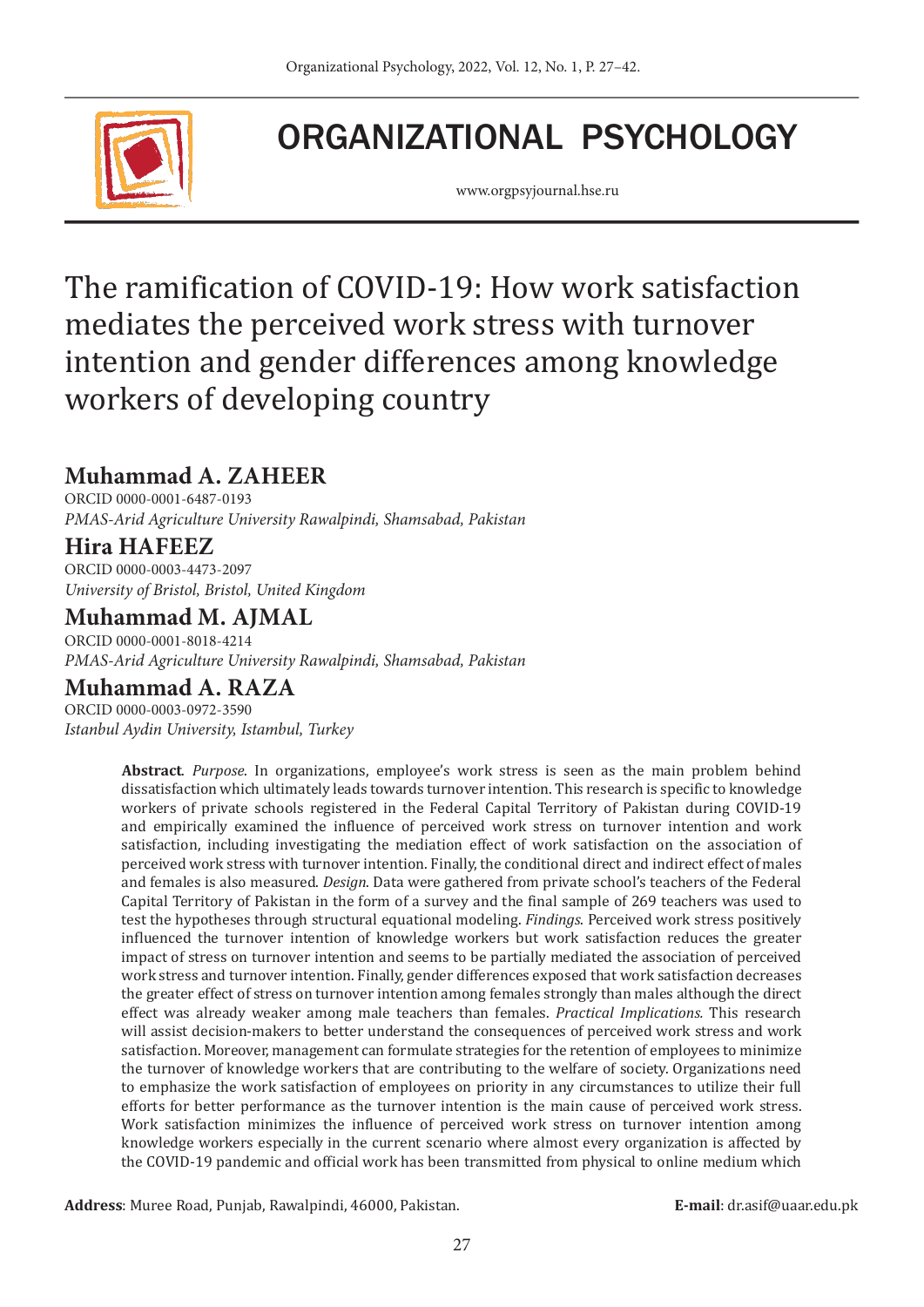is generating uncertainties globally. *Value of results*. This research paper thrusts the knowledge about the antecedents of individual's work satisfaction, stress and intention to quit in the field of education.

**Keywords**: perceived work stress, work satisfaction, turnover intention, knowledge workers, COVID-19.

#### DOI: 10.17323/2312-5942-2022-12-1-27-42

#### **Introduction**

The COVID-19 pandemic is generating a considerable threat to learning institutions with a great challenge to the educational structures and this aspect provides assistance to knowledge workers on addressing the issue by enhancing the capacity of teaching remotely by taking advantage of asynchronous learning which work best in digital media (Daniel, 2020). Because of the COVID-19 pandemic, the teaching mode has quickly shifted from physical to online, with indistinct boundaries between work and home coupled with ubiquitous anxiety, resulting in increased stress intensity. Nonetheless, psychological fitness, well-being, and handling techniques appear active and approachable, coping with the generated situations, including the emotions elicited, and are associated with positive outcomes (MacIntyre et al., 2020). Prior to the COVID-19 pandemic, when Portuguese teachers were contending with the education system, coronavirus reduced the perception of well-being in the profession, causing concern among knowledge workers about their professional future. Furthermore, as a result of a longer male period of service, more significant teaching problems, and a negative perception of professional future, knowledge workers' well-being is reduced (Alves et al., 2020).

Unusual circumstances have produced due to COVID-19 and social distancing aspect forced education institutions transfer to online learning medium which seems to escalate academic stressors (Li et al., 2021). After mid-March 2020, schools of England were closed for students to most of the students due to COVID-19, and knowledge workers were required to follow the unexpected changes in operational practice. Moreover, educators proposed that after the early phase of uncertainty, they stable into the situation and got the way forward, backed by sturdy associations, persist worries for vulnerable students, and seeking effectiveness from the government through proper planning in this regard, teachers express the ed usage of learning in a health crisis to enhance student's experiences and shared instructor's identity functioned as stressors (Kim, Asbury, 2020).

COVID-19 pandemic influence people's mental health pessimistically, especially females testified at higher risk compared to men in developing indications of stress / anxiety / depression. Still, mindfulness mediation to improve the resilience and wellbeing of Italian knowledge workers leads towards optimis-tic mental health and may alleviate the adverse psychological outcomes of outbreaks (Matiz et al., 2020). Social support may perform relieving character in acute stress symptoms in corona outbreak. It could minimize it between school teachers by fulfilling particular psychosomatic necessities and enhancing the sense of control (Zhou, Yao, 2020).

#### **Theory and hypotheses development**

The outbreak of COVID-19 brought changes in teaching techniques, conditions, and environment that put knowledge workers under great stress with complications of adjustment which lead towards physical and mental issues i.e. depression, lack of confidence, or any negativity. Moreover, an individual's intention to leave is increasing from the long-term accumulation of these issues (Liu et al., 2021). When the behaviors anticipated of an individual are inconsistent, one will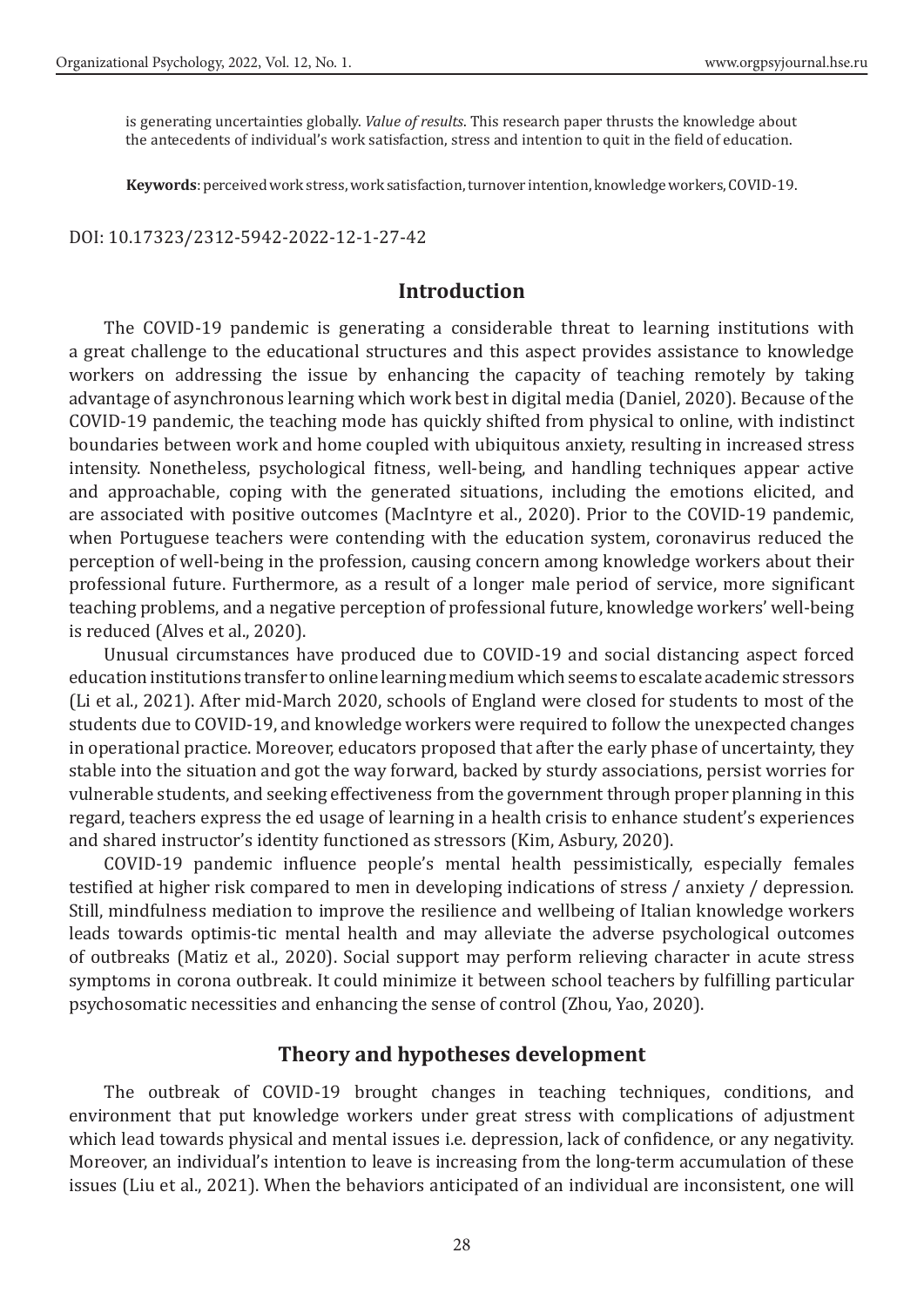experience stress and dissatisfaction and will not perform effectively. In addition to this, role conflict happens with violation of two traditional principles causing reduced individual satisfaction and less organizational effectiveness. Moreover, role theory describes that role conflict should be more dysfunctional. The individual might have experienced sturdy association with anxiety or propensity to quit. Role stress may not create anxiety in the scenario of leaving possibility or strong aspiration to leave the organization, and flexible behavior minimizes the stress for certain levels of role stress (Rizzo et al., 1970).

Role theory states that role ambiguity, shortage of the essential information accessible to a specified organizational position will consequence in coping behavior to resolve the problem and avoid the causes of stress. Hence, in role theory, ambiguity would maximize the possibility of dissatisfaction of an individual from his role, leading to anxiety and distorting reality directed towards poor performance (Kahn et al., 1964). Work satisfaction of an individual can be forecasted through their specific goals, and one would have to examine wider values directed towards the future after successfully meeting present goals. Moreover, successful and unsuccessful in achieving the essential value generate additional satisfaction and extra dissatisfaction (Locke, 1969). Overall, very little research work was conducted on the education sector during the outbreak, and consequences of the COVID-19 epidemic influence work satisfaction and quitting intention by increasing stress among knowledge workers. So therefore this aspect was almost negligible and the following are the main objectives of this research:

- perceived work stress in education institutions and brings out the constructs which are specifically suitable in assessing stress of knowledge workers;
- elements that increase the work satisfaction in the pandemic scenario that reduce the intention to leave and stress among knowledge workers;
- gender differences in the association of perceived work stress and turnover intentions through work satisfaction.

#### **Perceived work stress on turnover intention**

School teaching is considered a stressful profession; more significant work stress was linked with low social support during work and larger use of coping by disengagement and suppression of challenging events and proposed that maladaptive feedback in the teaching environment can promote work stress. Moreover, it is supposed that teacher stress emerges from objective sources of demand and pressure in the working environment, and elements like social support and coping moderate the influence of stressors on wellbeing. Furthermore, the teacher's stress perception itself is impressed by social support and coping (Griffith et al., 1999). According to most of the literature, turnover has a pessimistic influence on organizations. Still, literature related to the private sector revealed that turnover may give optimistic benefits to the firms up to some extent. In addition, it is not compulsory that quitting of every individual would be bad, and few firms might become inflexible, which would be unsuccessful to innovate, specifically on extra hard tasks without a mixture of new employees (Meier, Hicklin, 2008).

Social stressors were pessimistically linked with work satisfaction and altruism but optimistically linked with the turnover intention. In addition, high core self-appraisal buffered the pessimistic effect of social stressors on work satisfaction and quitting intention instead of altruism. Administrators require to evaluate social stressors in their company with integrity while recruiting personnel on empty posts as in case of high social stressors; authorities should hunt for people with greater core self-appraisals (Harris et al., 2009). In the context of multinational organizations, employees from both countries, Pakistan and Malaysia, generally revealed stress and stressors, i.e., inadequate resource, ambiguity, conflict, and work overload optimistically linked with absenteeism and intention to turnover (Jamal, 2007).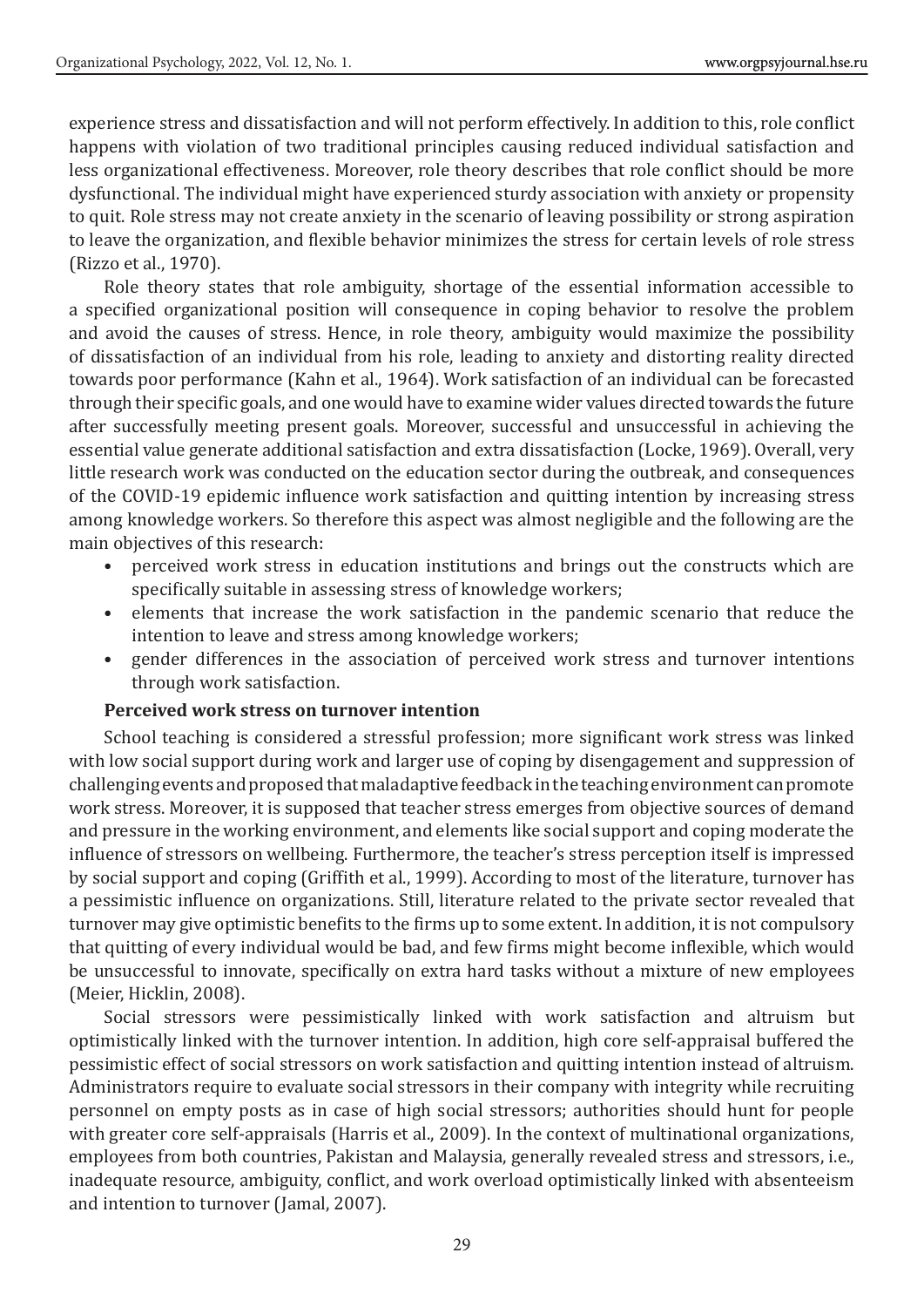A study related to social workers presented role stress had an optimistic straight influence on burnout. On the contrary to this, social support and work autonomy showed a pessimistic straight influence on quitting intentions rather than on burnout. The greater role stress of social workers joint with lower work autonomy over challenging circumstances has a greater intensity of burnout. Meanwhile, social support interacts with role stress in describing quitting intentions among employees. In addition, supervisors may assist employees in setting priorities regularly daily, selecting approaches in performing the job and related decision-making tasks, and information sharing hierarchical to support administrators realize how decentralized and supportive working environments would be attained in the organization (Kim, Stoner, 2008).

*H1: Perceived work stress has a significant positive influence on turnover intention.*

#### **Perceived work stress on work satisfaction**

Work stress is multifaceted; time stress and anxiety were detected as two dissimilar dimensions. Job stress is the primary level result of firm and work, which represented an impression of uneasiness that differentiate it from next level consequences of work stress e.g. intensity of satisfaction, motivation, firm commitment, and work performance (Parker, DeCotiis, 1983). In the political marketplace, people get rewards through competition. They accumulate control, and a variety of implication exists due to the nature of the market, i.e., a person's not belonging to the sturdiest cabal and will have difficulties completing their desires. Incomplete aspirations have a and stressful political atmosphere dissatisfying. In addition, unstable and fewer predictable marketplaces due to politics and procedures could change daily, creating uncertainty and leading employees toward less determination regarding their invalid struggle results (Cropanzano et al., 1997).

Currently, work-related stress is maximized with time which directs to the pessimistic outcome, i.e., absenteeism, damaging output, less satisfaction, psychosomatic and physical illness, so locus of control should be beneficial in reducing work-related stress through work satisfaction, growth opportunities, self-esteem, good quality of life and increments (Karimi, Alipour, 2011). Work values had an autonomous influence on work satisfaction; the extent to which staff gain perceived job rewards is imagined their degree of control over their service circumstances. Moreover, understanding an employee's association with work may not be achieved only through conceptual tools given by sociological thought; here require to be augmented by psychological philosophy to realized employee's reactions towards their work (Kalleberg, 1977).

Individuals from different geographically located distributed offices in state agency revealed greater intensity of role clarification had more significant level of job satisfaction and less rate of turnover, greater level of role ambiguity is probably decrease satisfaction, workplaces which have less turnover exhibited greater level of role clarity comparatively to those where turnover rate was high. Moreover, clear work objectives and work expectations enhanced overall role clarity, leading to increased satisfaction and decreased quitting rate (Hassan, 2013). In spite of the extensive inconsistencies, following facets of work constantly play an important role in satisfaction at any point of career which includes freedoms of activities, diversity in tasks, progression in career, pleasant working conditions, and friendly links with colleagues, sensitivity for attainment, safeguard of moral values, proper policies and practices, utilization of individual potential towards creativity, and appreciation and gratitude in case of contributions (Bhattacharya, 2011).

*H2: Perceived work stress has a significant negative influence on work satisfaction.*

#### **Work satisfaction on turnover intention**

In the education sector, the chief challenge is the fascination and retention of educators in rural areas due to competition for rare skills, and the nonexistence of work satisfaction affects the intent to turnover teaching occupation. In addition, the age and tenure of a worker as well as subject specialty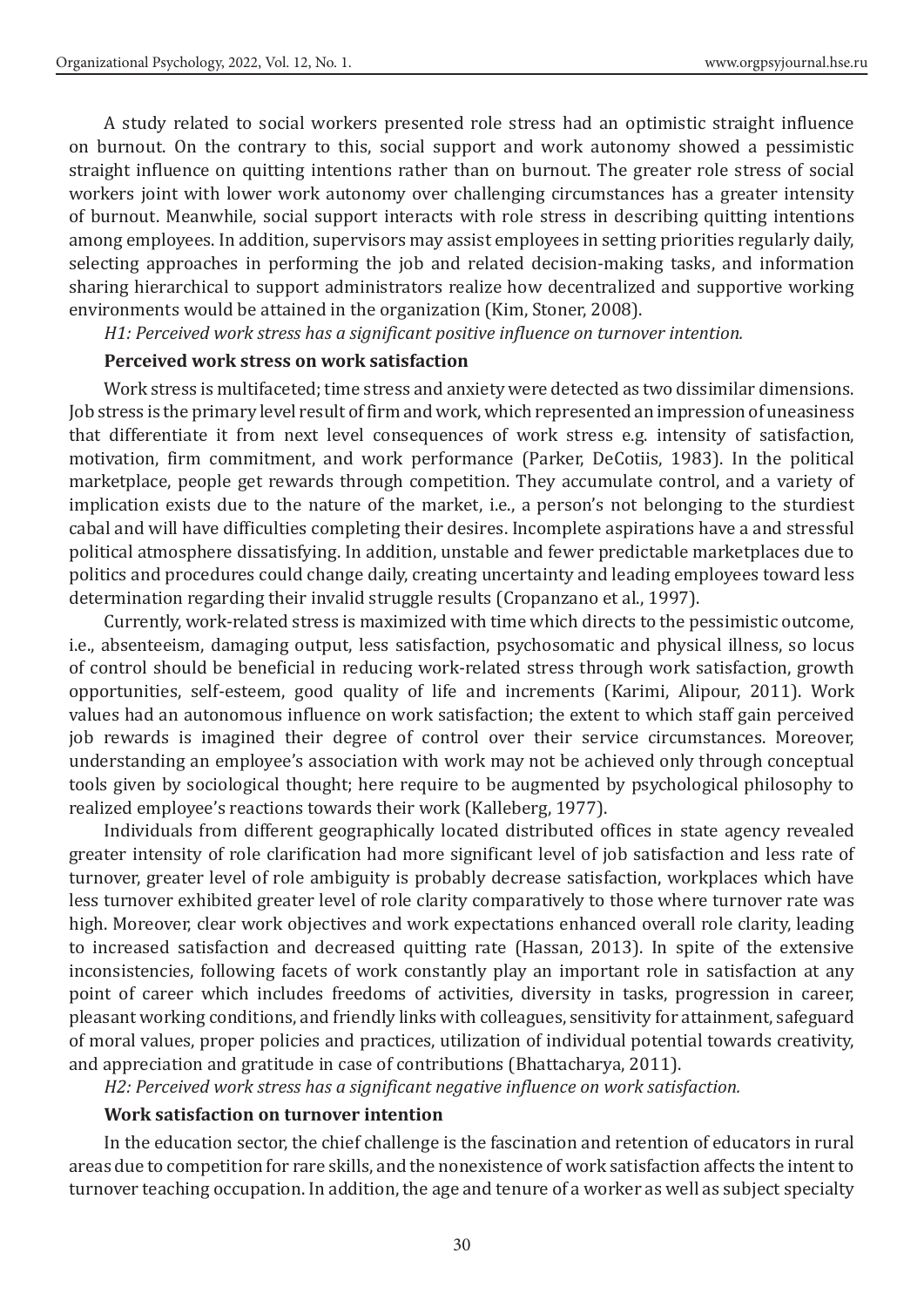could predict an individual's turnover intentions and school administrations should formulate strategies for those teachers who are less satisfied and committed. Moreover, management should give proper consideration and demonstrate in resolving teachers' issues to minimize the attrition and absence (Kabungaidze et al., 2013).

Work dissatisfaction, role ambiguity, work on family conflict, and dangerousness had a noteworthy influence on life satisfaction but age and life satisfaction had converse linkage with the intention to turnover, the pessimistic experience of work agonize life satisfaction of individuals overall (Pasupuleti et al., 2009). Friendship probabilities can be more closely linked with job-related productivity. Moreover, friendship directly affects work satisfaction and involvement on a large scale than the original presumption but indirectly influences firm commitment and intention to quit (Riordan, Griffeth, 1995). External causes had found about turnover rate related newcomers in both categories from graduate school or different industries and same industry as proposes that background of turnover intention are influenced by previous work-related experience but difficult to determine that previous work experience in the same industry have a straight effect and infer development program to enhance work satisfaction and organizational commitment for staff retention (Kim, 2014).

Supervisor assessment of performance exhibited the sturdiest association with turnover intention followed by self-assessment and objective measures. Moreover, individual nationality and work type performed as moderators, weak performers seem to leave even ensuring work satisfaction and controlling of turnover intention represents involve in quitting without planning comparatively good performers who has little intention to quit (Zimmerman, Darnold, 2009). Individuals explicit aversion to quitting organization for entirely different reasons, work satisfaction is one element which causes intention to leave in spite of authentic intentions, satisfaction with work, promotional prospects, direct superior revealed sturdiest pessimistic link with turnover intention. Moreover, fringe benefits, working atmosphere, and satisfaction with peers also play a role (Lamond et al., 2009).

In public organizations, satisfaction level with family-friendly benefits escalates then it reduces the intention to quit, traditional benefits are optimistically linked with work satisfaction but adversely associated with turnover intention. Moreover, organizations would emphasize the benefits which detect individual specific concerns instead of common benefits provided by most firms in order to establish optimistic employment relations with staff (Ko, Hur, 2014). Organizations can find possible quitters through inspection at numerous points to detect systematic changes in work satisfaction, increasing individual expectation for the future at work can maximize employee retention. Moreover, the intensity of work satisfaction improves with effective interferences which encourage optimistic work satisfaction and decreasing intentions to turnover that direct to increase the tenure of an individual (Chen et al., 2011). Ethical values and optimistic business practices enhance the corporate culture, group creativity and ethical values presented productive linkage and showed association with increased work satisfaction and declined intention to quit (Valentine et al., 2011). Turnover forecasted variations in subsequent employment measures of work satisfaction and mental fitness, individuals who altered their jobs and occupations felt escalation in work satisfaction as well as mental health comparatively those individuals who continued their initial positions or who only altered their jobs (Wright, Bonett, 1992). Learning organizational culture is linked with work satisfaction and encouragement to transfer learning in the staff of information technology, learning culture and work satisfaction has a negative consequence on intentions to quit (Egan et al., 2004).

*H3: Work satisfaction has a negative significant influence on turnover intention.*

#### **Role of work satisfaction as a mediator**

Emotional dissonance is optimistically linked to work exhaustion and not considerably associated with work satisfaction, role ambiguity and work exhaustion influence work satisfaction which has a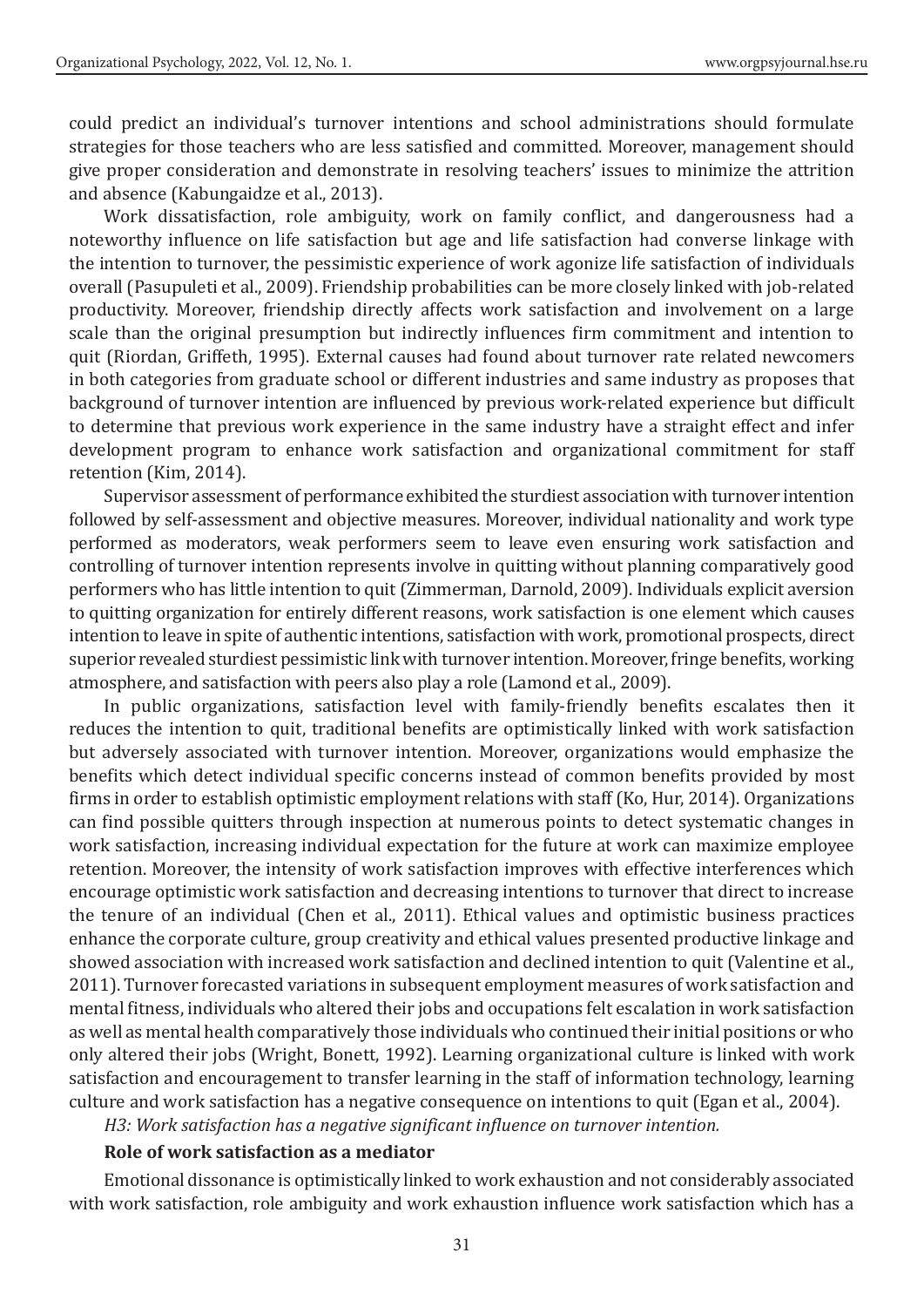further effect on the intention to turnover, and autonomy and conflict do not predict work satisfaction (Rutner et al., 2008). Progressively noteworthy concept of moral stress in workplace's atmosphere and business ethics, research related to employees of financial industry specified moral stress is an important predictor of declined work satisfaction and enlarged employee fatigue and turnover intention (DeTienne et al., 2012). In the perspective of environmental elements i.e. smell, noise, light and color consequences on stress, satisfaction and intentions to turnover. Individuals lean towards performing their work and frequent environmental stressors in the working atmosphere may be tense to the employees and affect their work satisfaction as well as intention to alter job. Moreover, eradicating these elements can enhance work satisfaction and employee retention (Applebaum et al., 2010).

Organizational politics perception and proactive personality association with turnover intention and work satisfaction are arbitrated by surface acting, further optimistic connection of surface acting is found with stress and intent to turnover but showed pessimistic with work satisfaction (Andrews et al., 2016). Career orientation moderate static and dynamic associations of work satisfaction with a turnover intention, as an individual with loyalty, focused seem to respond less on lower work satisfaction with greater turnover intention although generally having a relatively less quitting intention. On contrary to this, an independent individual has greater quitting intention but appears firmly influenced by fluctuations in work satisfaction. Moreover, quitting intention of these employees escalates in a worse situation but reconsider their high preferences for maneuverability to not lose out on better opportunities in present service (Tschopp et al., 2014).

Moral stress seemed to be a considerable forecaster of decreased work satisfaction and increased individual fatigue and intentions to turnover, stress directs to harmful consequences and organizations should take necessary steps to reduce staff fatigue and quitting intentions and enhance work satisfaction, on the other hand, some stressors are out of scope of company actions like family conflict and perception of dead-end job (DeTienne et al., 2012). Work satisfaction increased through health promotion lifestyle. In addition, the greater level of mindfulness has an attractive influence between health promotion lifestyle and satisfaction, and buffering importance between stress and intention to turnover, mindfulness could have an essential function of improving work-related wellness (Lee et al., 2019). Role of causal perceptions, hostile attribution styles are an essential predictor of work satisfaction and intention to turnover but no predicted association of hostile attribution styles with stress (Harvey et al., 2008).

In today's corporate environment, it's not a simple routine for proprietors in the context of Irish trainees to reduce work-related stress and turnover intention and enlarge work satisfaction. In addition, different elements have their own prominence i.e. adequate staff, mentoring and training, standard procedures, dominancy of supervisor, defined roles in minimizing ambiguity and conflicts, concerns related to career development, and exam pressure. Furthermore, through dealing with workloads effectually and concentrating on enhancing the training environment, employers must discover decline in stress and turnover intention, and increase in work satisfaction (Kelly, Barrett, 2011). For low autonomy work, as job complexity increases, work satisfaction, and psychological wellbeing rises while the intention to turnover declines but contrary to the case of moderate to high job complexity as work satisfaction and psychological well-being reduces, whereas turnover intention is high. Furthermore, in the case of greater work autonomy, moderate to high work complexity is optimistically linked with work satisfaction and psychological well-being (Chung-Yan, 2010).

Greater workplace incivility lessens employee work satisfaction but the higher the job satisfaction lesser the turnover intention. Job satisfaction revealed the whole middle role in the association of workplace incivility and intention to quit as workplace incivility exhibited an indirect effect on the turnover intention with work satisfaction (Chen, Wang, 2019). Stress presented indirect and optimistic influence on turnover intention and work satisfaction play arbitrator role with declining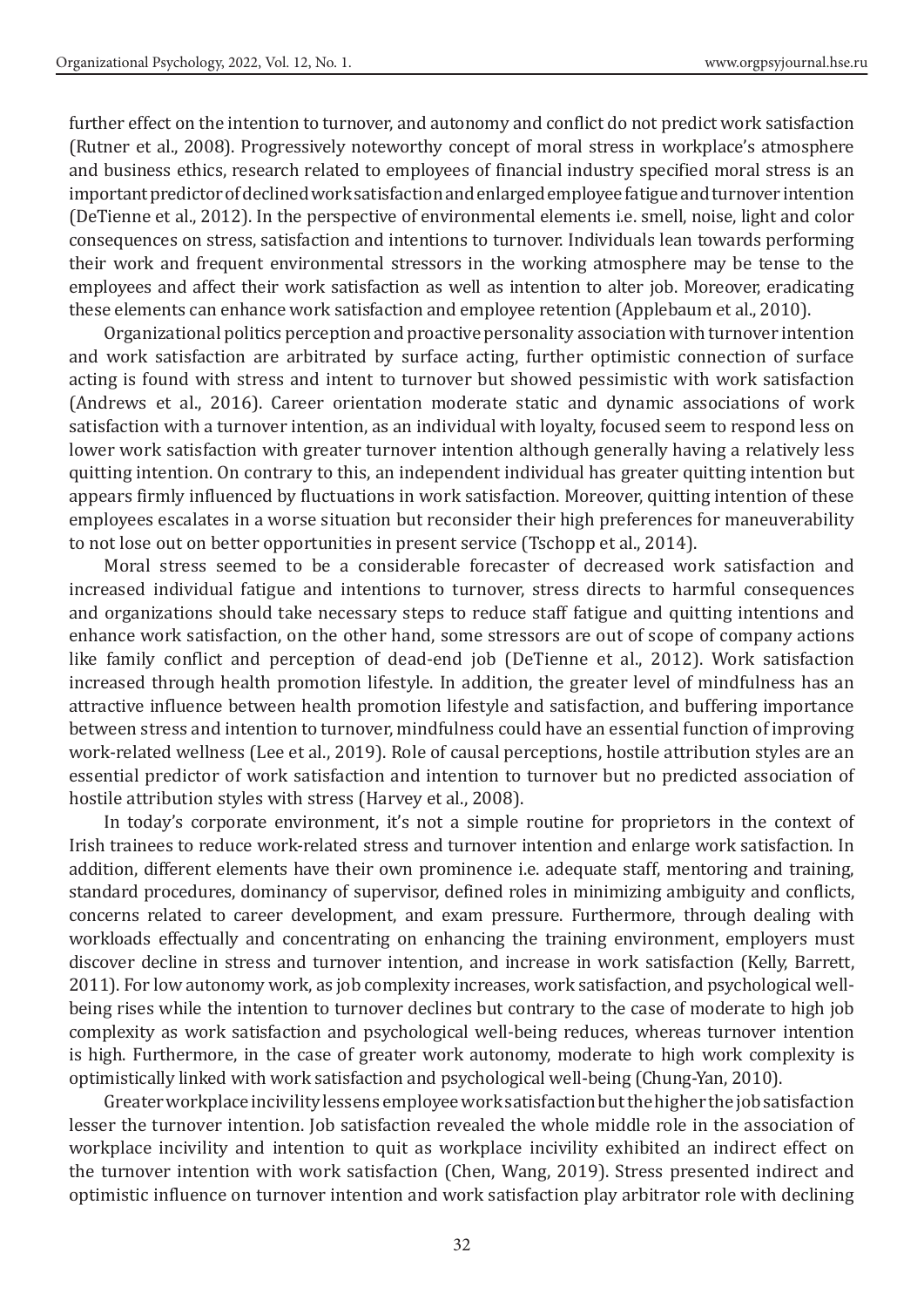the positive influence of work stress on intention to turnover, and reward has importance in satisfying the employees. In addition, attractive compensation packages, non-monetary benefits, and healthy working environments would be beneficial in reducing turnover intentions (Liu et al., 2019).

*H4: Work Satisfaction mediates the relationship of perceived work stress with turnover intention*.

#### **Gender Differences**

Females' teachers revealed the greater intensity of work satisfaction comparatively male instructors possibly female have a low expectation regarding job status in contrast to male instructors (Nagar, 2012). A positive association of commuting stress with burnout and intent to leave was found and no direct link is established with work satisfaction but the indirect link was found with work satisfaction and intent to leave through burnout and invariant outcomes for males and females. Individuals and employers are sustaining unseen costs related to commuting stress and this kind of indirect cost may promote individual burnout, turnover intention, and undesirable attitude to work (Amponsah-Tawiah et al., 2016).

In the Indian context, employees of different firms are exposed to adverse links of intrinsic and extrinsic job satisfaction, work involvement, and firm commitment with the turnover intention, further work-related attitudes vary in a different context and have a fluctuating influence on quitting intention. Similarly, age and gender had a pessimistic and optimistic influence on quitting intentions respectively (Shukla et al., 2013). A study related to culinary arts staff showed that gender-wise male employees had a greater extent of internal locus of control comparatively to females, internal locus of control optimistically associated with individuals' satisfaction and their tenure but pessimistically linked with stress and intention to turnover (Huang, 2007).

Detention employees tended to be treatment-focused in old age, highly qualified, limited years of service showed lower job security, whereas younger were punishment-focused and exhibited higher job security. Moreover, turnover intentions were found higher in the female gender who presented lower job security and work satisfaction (Liou, 1998). In predicting intention to turnover among government employees, workplace satisfaction plays a chief role followed by demographic variables and organizational/ relational elements. Moreover, an individual's intention to leave the agency is due to work satisfaction, mental satisfaction with growth opportunities, and age. Further elements of race, ethnicity, age and work satisfaction are the main cause of planning to leave the federal government. Here organizations should address the concerns of employees and explore motivations for the encouragement of individuals' retention (Pitts et al., 2011).

An interesting study related to diversity revealed individuals in diverse workgroups directed towards greater turnover probability, supervisors and executives had less intention to quit and were highly satisfied with their work but comparatively female gender and minorities individuals have lower work satisfaction. On the other hand, minority individuals showed greater turnover intention in contrast to the female who's represented marginally lower intention to quit so therefore it is proposed that women are less likely to quit their job even in case of dissatisfaction (Choi, 2009). Individual features directly influence the employee turnover intention and through interceding work stress and satisfaction, work span and gender have a direct effect on turnover intention (Pradana, Salehudin, 2015). Work-family conflict influences female individual's work stress more powerfully compared to males, family-work conflict and work stress have a sturdier influence on intention to turnover between feminine service employees (Huang, Cheng, 2012).

*H5a: Direct effect of perceived work stress on turnover intention is stronger for females than males. H5b: Indirect effect of perceived work stress on turnover intention via work satisfaction is stronger for females than males.*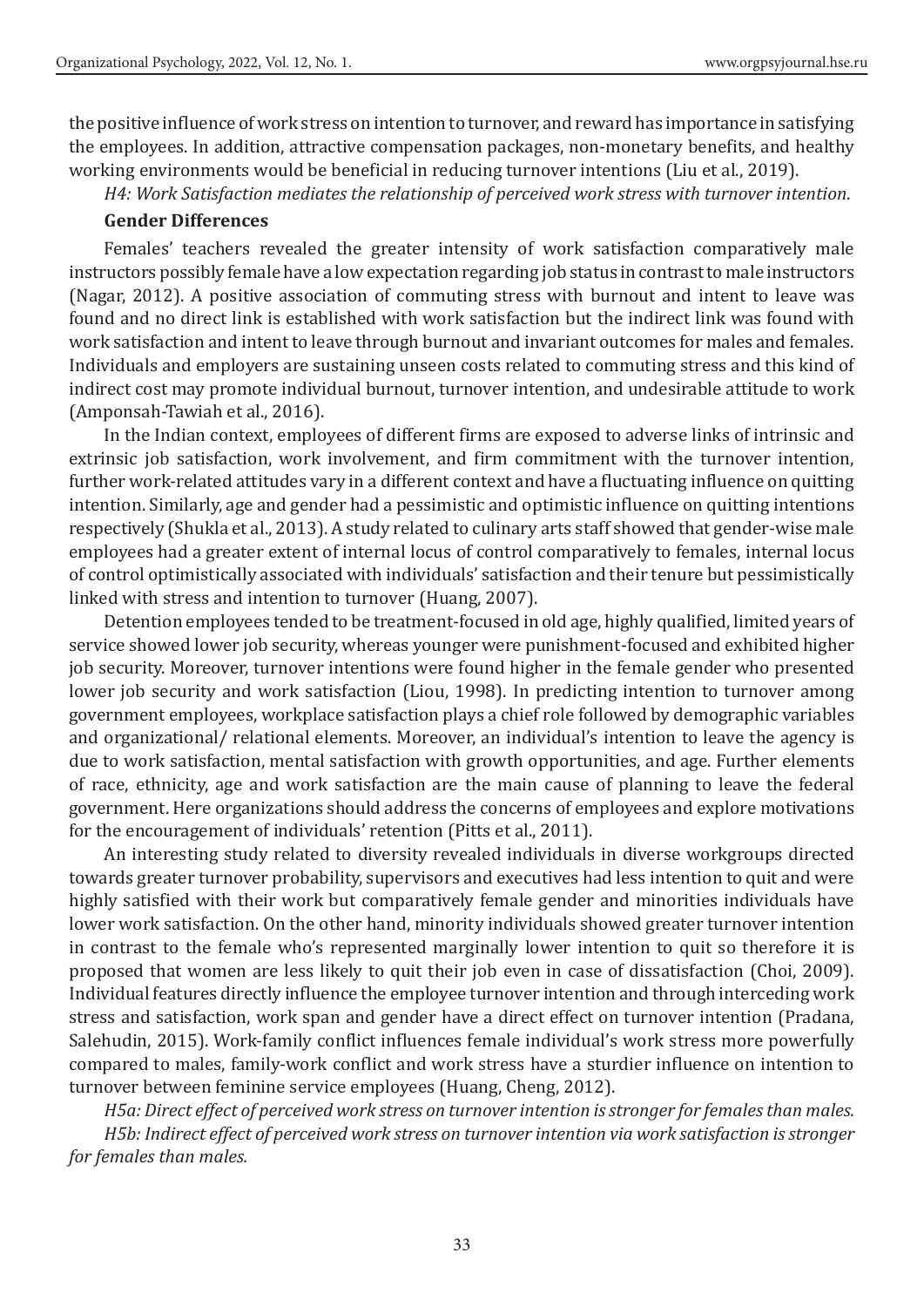

### **Methods**

#### **Sample and procedure**

In a developing country like Pakistan, Covid-19 affected the lives of common people as inflation and unemployment are increasing gradually which hit the private sector severely. Especially teachers of the private school have limited options and compromise with the difficult working condition to retain their service. We opted to gather data from particular private school teachers of the Federal Capital Territory of Pakistan through the self-administrated survey in the first half of the year 2020. For this study, we opted convenience sampling and the final sample of 269 respondents was considered out of which 55.4% were female and 44.6% were male. Different characteristics detail is given below in Table 1, which include qualification in which graduate participants were mainly 68%, postgraduate was 20.4% and undergraduate were 11.5% respectively. Moreover, participants with 1 to 4 years of experience were 33.8%, experience with 5 to 8 years was 24.9%, less than 1 year of experience was 32.7% and above 8 years of experience were only 8.6%. Furthermore, the 26 to 40 years of age group were 49.8% of majority employees, 25 years or under were 43.5% and above 40 were only 6.7% of respondents.

| <b>Sample Characteristics</b> | %    | <b>Sample Characteristics</b> | %    |
|-------------------------------|------|-------------------------------|------|
| Gender                        |      | Qualification                 |      |
| Male                          | 44.6 | Undergraduate                 | 11.5 |
| Female                        | 55.4 | Graduate                      | 68   |
|                               |      | Post Graduate                 | 20.4 |
| Age                           |      | Experience                    |      |
| 25 years or under             | 43.5 | $< 1$ year                    | 32.7 |
| 26 to 40 years                | 49.8 | $1 - 4$ years                 | 33.8 |
| Above 40                      | 6.7  | $5 - 8$ years                 | 24.9 |
|                               |      | Above 8 years                 | 8.6  |

#### Table 1. Sample Characteristics

#### **Measures**

Different reliable measures by former researchers used already in different researches were used to test the hypothesis. Work satisfaction is measured using the six-item satisfaction scale (Brayfield & Rothe, 1951), and perceived work stress is measured using the four-item scale of (Bluedorn, 1982), and the four-item scale of turnover intention by (Cohen et al., 1983). Moreover, 5 points Likert scale from strongly disagree = 1 to strongly agree = 5 are used for Work Satisfaction and Turnover Intention, and Never = 1 to Very Often = 5 is used for perceived work stress.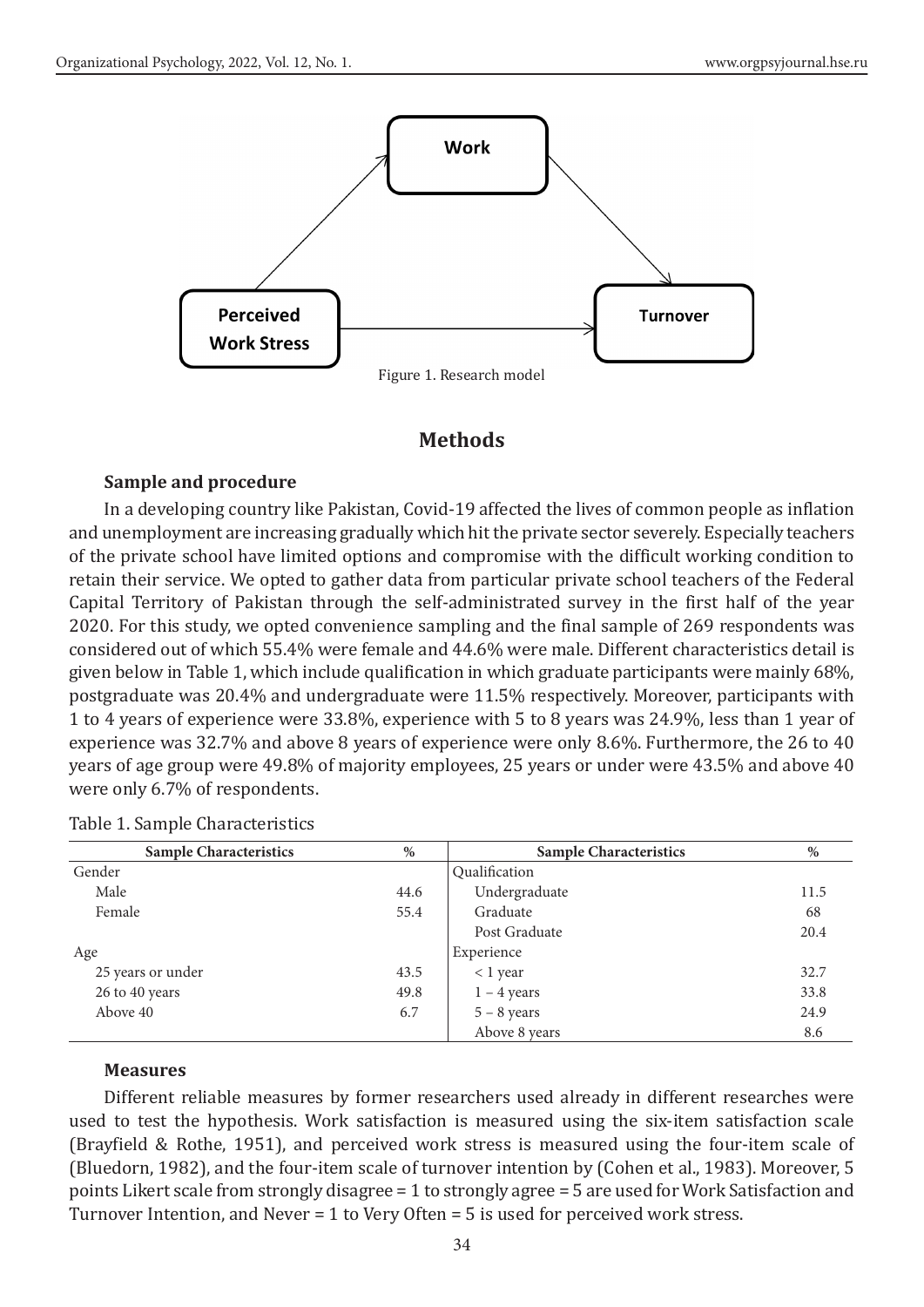### **Data Analysis and Results**

Structural Equation Modeling (SEM) is used for data analysis and Confirmatory Factor Analysis (CFA) was performed for instrument validity.

#### **Measurement and validity**

For all variables, Average Variance Extracted (AVE) and Construct Reliability (CR) were measured and the factor loading of each item more than or equal to 0.50 would be valid (Cua et al., 2001). All fourteen items were valid, which is shown in the below path diagram in figure 2. AVE more than 0.50 represents instrument is valid (Fornell, Larcker, 1981).



Figure 2. Path diagram

Table 2. Descriptive Statistics, Reliability and Correlation Analysis

|            | Mean   | S.D     | <b>PWS</b> | WS        |         |
|------------|--------|---------|------------|-----------|---------|
| <b>PWS</b> | 2.3039 | .82683  | (0.766)    |           |         |
| WS         | 2.4108 | 1.32503 | $-.348**$  | (0.966)   |         |
| TТ         | 2.6087 | 1.02648 | $.441**$   | $-.535**$ | (0.833) |

Where  $N = 269$ , PWS = perceived work stress, WS = work satisfaction, TI = turnover intention. \*\**p* < 0.01

Descriptive statistics are given below in table 2, correlation and reliability of variables are mentioned which shows mean values of perceived work stress and work satisfaction are essential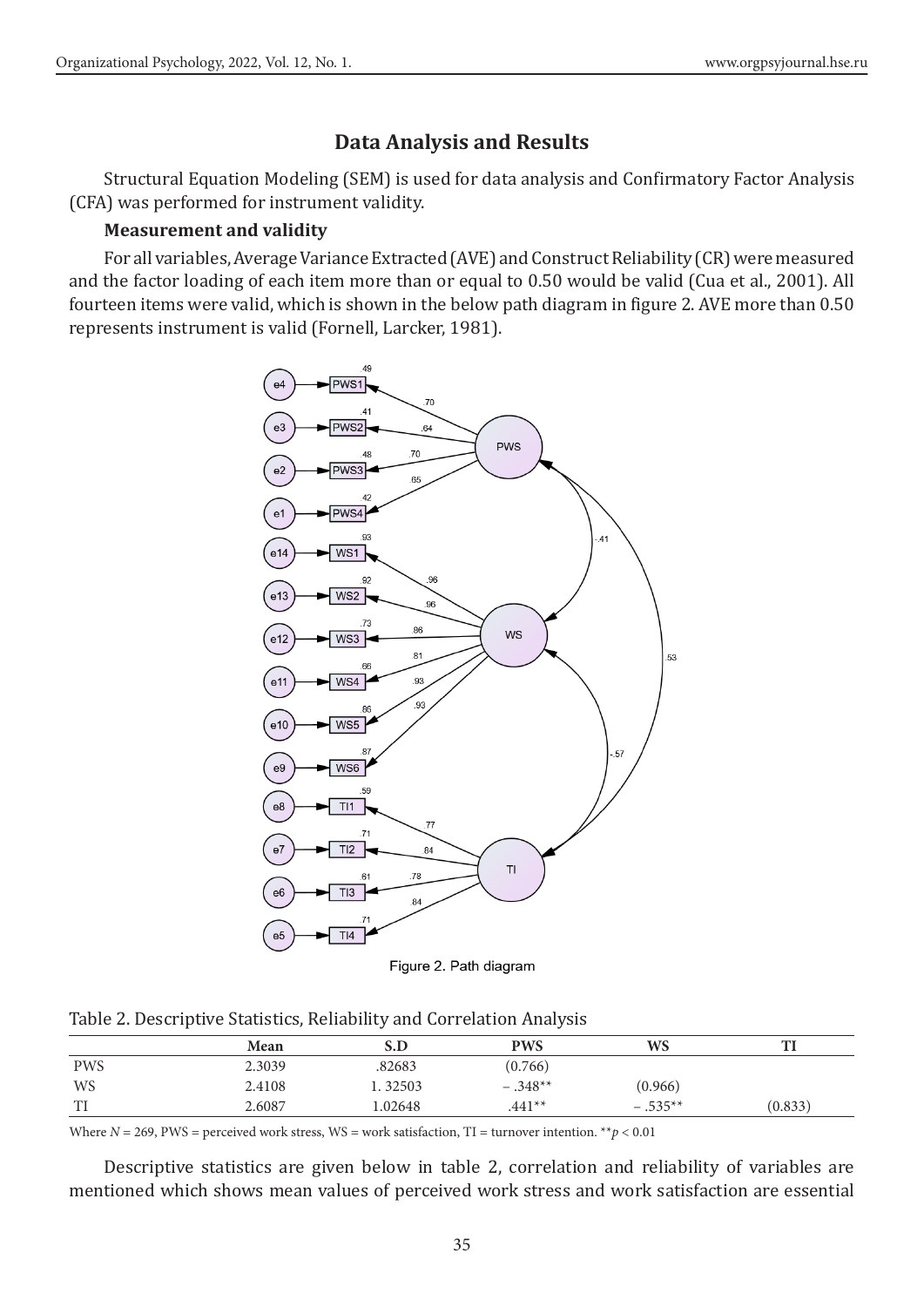factors for turnover intention. In correlation analysis, the weak association of Perceived Work Stress and Turnover Intention was found but negatively between Perceived Work Stress and Work Satisfaction and Work Satisfaction and Turnover Intention, which confirms no multicollinearity issue. Cronbach's Alpha reliability of each variable is mentioned in the above table i.e. Perceived Work Stress (0.766), Work Satisfaction (0.966), and Turnover Intention (0.833) which lies between the range of 0.70 – 0.90; therefore, that shows results are reliable (Hair et al., 1998).

### **Results and Discussion**

SEM is performed to examine the links between perceived work stress, work satisfaction, and turnover intention, and mediating influence of work satisfaction between perceived work stress and turnover intention. Finally, conditional direct and indirect effect sub-group approach male and female is measured gender-wise.

In 2000, J. B. E. M Steenkamp and H. Baumgartner described the CFA approach to measure the strength and weakness of latent variables (Steenkamp, Baumgartner, 2000). The psychometric properties which were generally comprised of Adjusted Goodness of Fit Index (AGFI), Chi-Square, Goodness of Fit Statistic (CMIN/DF), Comparative Fit Index (CFI), the Goodness of Fit Index (GFI), Root Mean Square Error of Approximation (RMSEA), Tucker-Lewis Index (TLI). The model seems to be fit if the RMSEA value were 0.08 or less. In addition to this value of AGFI, CFI, GFI and TLI were closer to 0.95 or higher and CMIN/DF would be from 3.0 to 5.0 (Bentler, Bonett, 1980; path analysis, structural equation modeling, and related multivariate statistical methods are based on maximum likelihood or generalized least squares estimation developed for covariance structure models (CSMsHu, Bentler, 1999)which includes using the maximum likelihood (ML. Model fitness index direct and indirect effects are shown in table 3.

| Indexes of fit factors | Direct effect | Indirect effects values |
|------------------------|---------------|-------------------------|
| $\chi^2$ df            | 2.070         | 2.484                   |
| <b>AGFI</b>            | .939          | .880                    |
| TLI                    | .967          | .957                    |
| <b>RMSEA</b>           | .063          | .074                    |
| GFI                    | .968          | .916                    |
| <b>CFI</b>             | .977          | .965                    |

#### Table 3. Model fit index

We hypothesized that perceived work stress leads to turnover intention among teachers, the direct influence of perceived work stress on turnover intention without mediation is shown below in figure 3. Our results state that perceived work stress influences the turnover intention positively therefore, it supports hypothesis 1 and demonstrates perceived work stress is an essential predictor of turnover intention. and details are mentioned in table 4.



Figure 3. Direct effect without mediation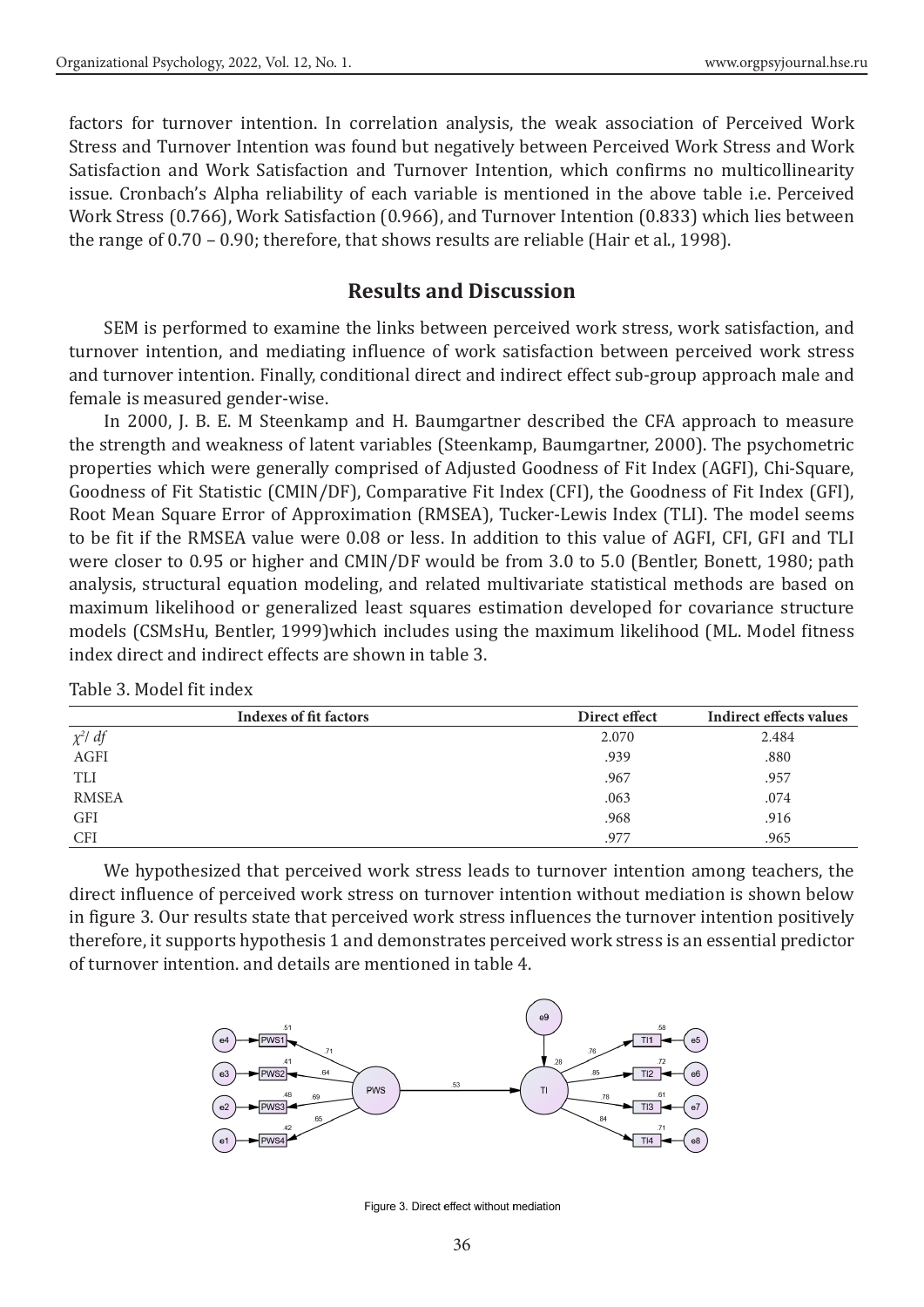Similarly, we hypothesized that perceived work stress minimizes work satisfaction and further work satisfaction minimizes the turnover intention among teachers. The indirect influence of perceived work stress on turnover intention without the mediation of work satisfaction is shown below in figure 4. Here, our results state that perceived work stress negatively influences work satisfaction and work satisfaction and negatively influences turnover intention. Therefore, it supports hypothesis 2 and hypothesis 3, and details are mentioned in table 4.



Figure 4. Indirect effect with mediator (Work Satisfaction)

Likewise, to confirm the mediation hypothesis requires direct, indirect, and total effects under mediation analysis are shown in table 4. Moreover, the presence of mediator i.e. work satisfaction between perceived work stress and turnover intention, the indirect effect is significant but reduced compared to the direct effect of perceived work stress on turnover intention, and the decrease in beta indicates the occurrence of partial mediation, so, therefore, it support hypothesis 4 and details are mentioned in the following table.

| Model 1              |              |           | Model 2              |             |                 | Model 3                             |             |  |
|----------------------|--------------|-----------|----------------------|-------------|-----------------|-------------------------------------|-------------|--|
|                      | Total Effect |           | Direct Effect        |             | Indirect Effect |                                     |             |  |
| Path                 | Coefficient  | <b>SE</b> | Path                 | Coefficient | <b>SE</b>       | Path                                | Coefficient |  |
| $PWS \rightarrow TI$ | $.532***$    | .11       | $PWS \rightarrow TI$ | $.359***$   | .10             | $PWS \rightarrow WS \rightarrow TI$ | $173***$    |  |
| $PWS \rightarrow WS$ | $.408***$    | .15       |                      |             |                 |                                     |             |  |
| $WS \rightarrow TI$  | $-.424***$   | .04       |                      |             |                 |                                     |             |  |

| Table 4. Mediation Analysis |
|-----------------------------|
|                             |

Finally, conditional effect subgroup approach, male and female is measured directly and indirectly, however, perceived work stress among female teachers influence turnover intention sturdier comparatively to male, therefore, it supports the hypothesis 5a but contrary to it, indirect influence of perceived work stress on turnover intention via work satisfaction among female are comparatively weaker than male, thus it doesn't support hypothesis 5b and beta reduced suddenly in the female scenario than the male which shows work satisfaction has more influence among female than male as given in following table 5.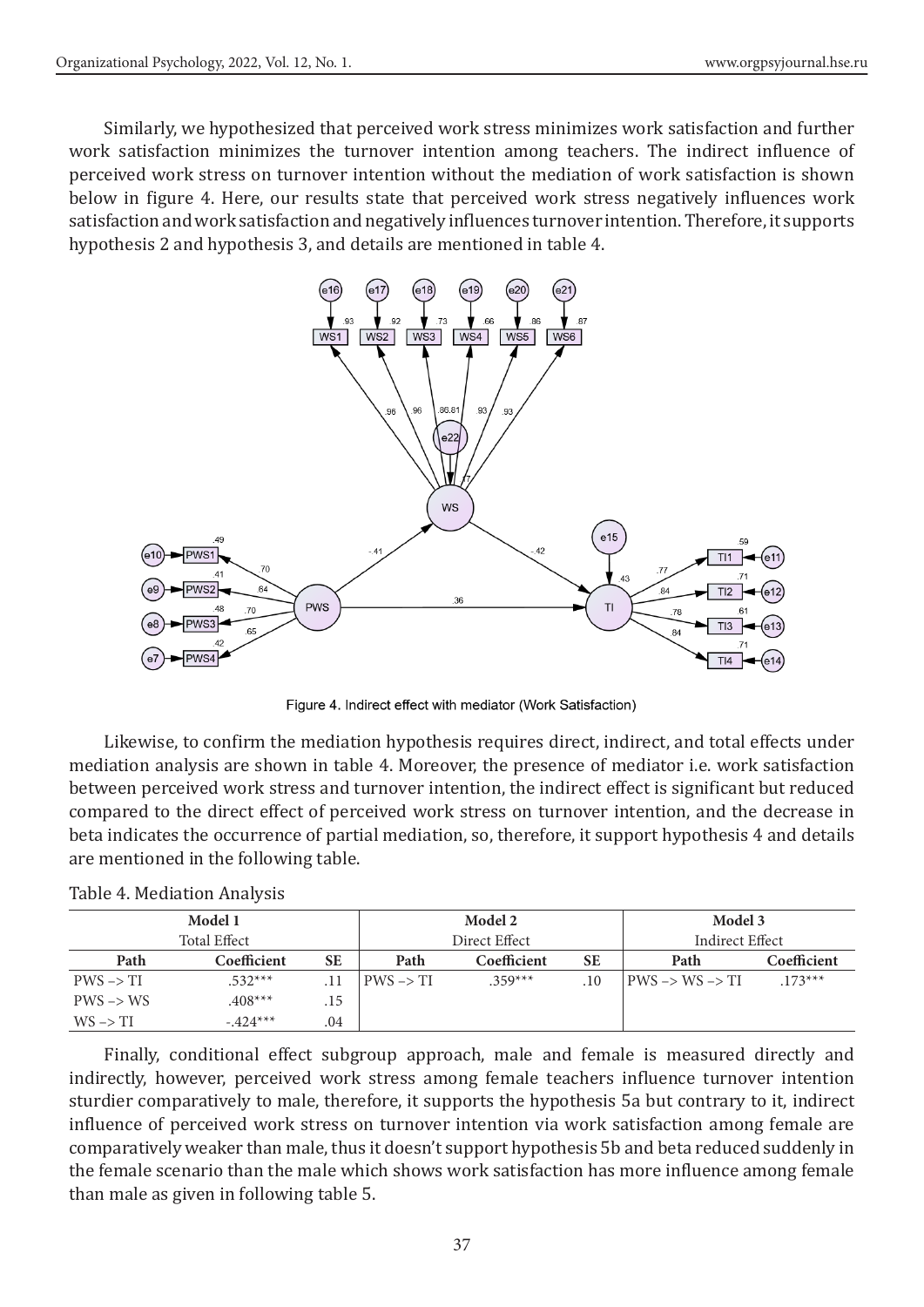| <b>Total Effect</b>  |             | <b>Direct Effect</b> |                      |             | <b>Indirect Effect</b> |                                     |             |
|----------------------|-------------|----------------------|----------------------|-------------|------------------------|-------------------------------------|-------------|
| Path                 | Coefficient | S.E                  | Path                 | Coefficient | S.E                    | Path                                | Coefficient |
| Female               |             |                      |                      |             |                        |                                     |             |
| $PWS \rightarrow TI$ | $.575***$   | .13                  | $PWS \rightarrow TI$ | $.404***$   | .12                    | $PWS \rightarrow WS \rightarrow TI$ | $.171***$   |
| $PWS \rightarrow WS$ | $-.501***$  | .16                  |                      |             |                        |                                     |             |
| $WS \rightarrow TI$  | $-.341***$  | .06                  |                      |             |                        |                                     |             |
| Male                 |             |                      |                      |             |                        |                                     |             |
| $PWS \rightarrow TI$ | $.391***$   | .22                  | $PWS \rightarrow TI$ | $.199***$   | .17                    | $PWS \rightarrow WS \rightarrow TI$ | $.191***$   |
| $PWS \rightarrow WS$ | $-.349***$  | .33                  | $WS \rightarrow TI$  | $-.549***$  | .05                    |                                     |             |

Table 5. Conditional Effect (Sub Group Approach, Male abd Female)

### **Conclusion**

Institutions must adopt different strategies to enhance knowledge workers' adaptability and release stress to tackle the higher quitting intentions by ensuring incessant enhancement and healthy development of virtual teaching (Liu et al., 2021). In every sector, many changes are occurring due to the COVID-19 crisis, and most of the physical official work has been transforming into the online medium which is creating many ambiguities among employees in performing their job which badly hit the mental health of individuals in this scenario. The school teacher's stress of the private sector in developing countries like Pakistan leave different consequences, especially during COVID-19.

We found that perceived work stress directly affects turnover intention of knowledge workers of the private education sector in federal capital territory but seems that an increase in work satisfaction among educators weakens the association of perceived stress and turnover intention. Moreover, gender differences revealed a unique contribution in the female situation which exhibited that work satisfaction declines the influence of stress on turnover intention in greater amount instead of males. In female teacher's satisfaction with their job demonstrated the reduction in turnover intention related to employment.

Overall, the results should assist the management of the organization to take precautionary measures for their employees for better performance by increasing their satisfaction through addressing the concerns of staff during pandemics i.e training, usage, awareness, and efficiency of a variety of tools in online teaching, etc. Management of institutions with their leadership should adopt strategies for implementation to get desired results.

#### **Limitations**

The main limitation of this research is that it was carried out in the federal capital territory of Pakistan which is an urban area that is included in the highest positive rate of Corona affected cities, therefore it is confined to the capital territory. Future studies should focus on different regions with other jurisdictions locally or internationally more affected regions.

#### **References**

- Alves, R., Lopes, T., Precioso, J. (2020). Teachers' well-being in times of Covid-19 pandemic: factors that explain professional well-being. *IJERI: International Journal of Educational Research and Innovation, 15*, 203–217. DOI: 10.46661/ijeri.5120
- Amponsah-Tawiah, K., Annor, F., Arthur, B. G. (2016). Linking commuting stress to job satisfaction and turnover intention: The mediating role of burnout. *Journal of Workplace Behavioral Health, 31*(2). DOI: 10.1080/15555240.2016.1159518
- Andrews, M. C., Kacmar, K. M., Valle, M. (2016). Surface acting as a mediator between personality and attitudes. *Journal of Managerial Psychology, 31*(8). DOI: 10.1108/JMP-11-2015-0414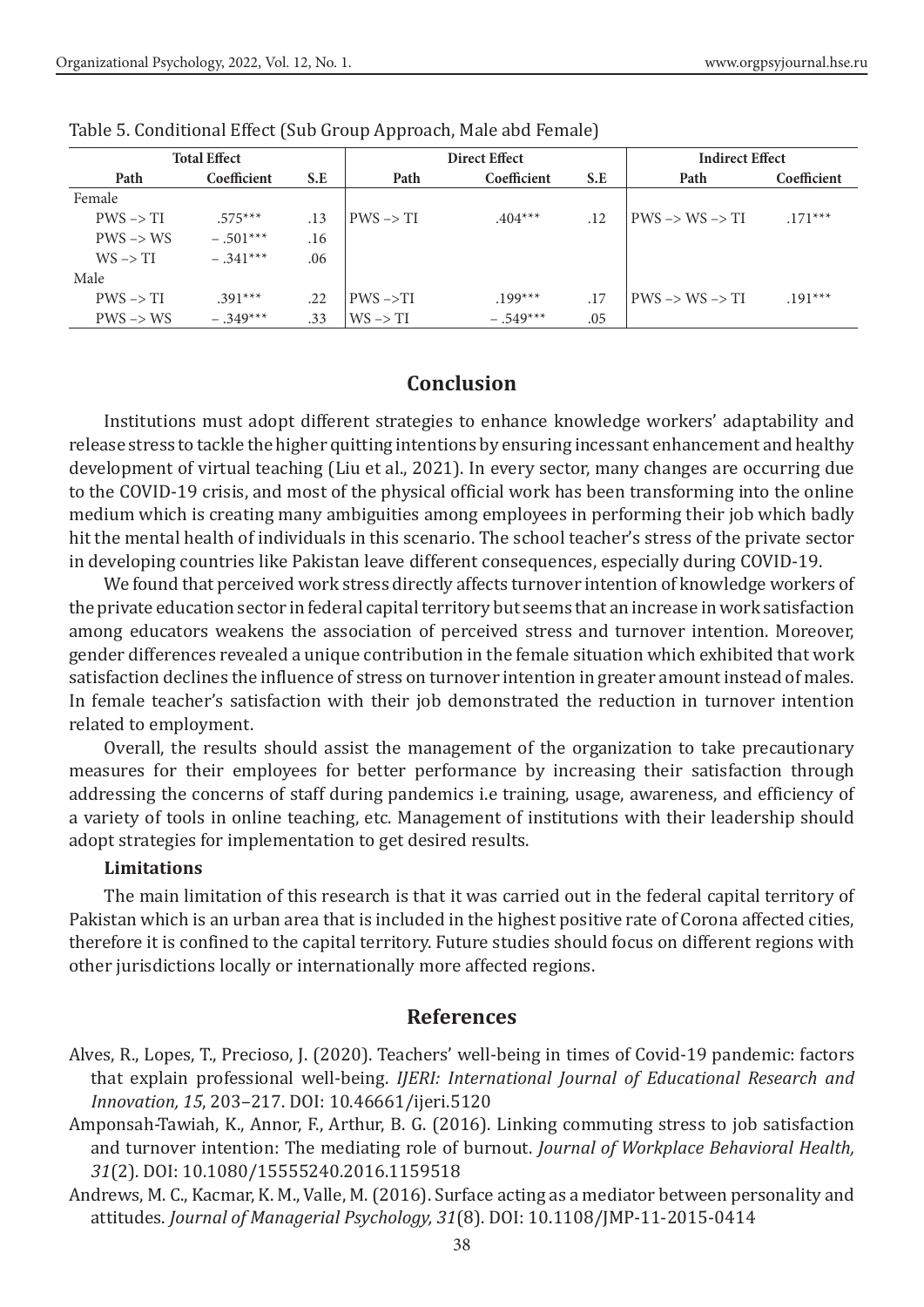- Bentler, P. M., Bonett, D. G. (1980). Significance tests and goodness of fit in the analysis of covariance structures. *Psychological Bulletin, 88*(3). DOI: 10.1037/0033-2909.88.3.588
- Bhattacharya, A. (2016). Predictability of job-satisfaction: An analysis from age perspective author(s): anshuman bhattacharya published by: Shri ram centre for industrial relations and human resources stable. *Predictability of Job-S. 46*(3), 498–509.
- Bluedorn, A. C. (1982). A Unified Model of Turnover from Organizations. *Human Relations, 35*(2). DOI: 10.1177/001872678203500204
- Brayfield, A. H., Rothe, H. F. (1951). An index of job satisfaction. *Journal of Applied Psychology, 35*(5). https://doi.org/10.1037/h0055617
- Chen, G., Ployhart, R. E., Thomas, H. C., Anderson, N., Bliese, P. D. (2011). The power of momentum: A new model of dynamic relationships between job satisfaction change and turnover intentions. *Academy of Management Journal, 54*(1), 159–181. DOI: 10.5465/amj.2011.59215089
- Chen, H. T., Wang, C. H. (2019). Incivility, satisfaction and turnover intention of tourist hotel chefs: Moderating effects of emotional intelligence. I*nternational Journal of Contemporary Hospitality Management, 31*(5), 2034–2053. DOI: 10.1108/IJCHM-02-2018-0164
- Choi, S. (2009). Diversity in the US federal government: Diversity management and employee turnover in federal agencies. *Journal of Public Administration Research and Theory, 19*(3), 603–630. DOI: 10.1093/jopart/mun010
- Chung-Yan, G. A. (2010). The nonlinear effects of job complexity and autonomy on job satisfaction, turnover, and psychological well-being. *Journal of Occupational Health Psychology, 15*(3). DOI: 10.1037/a0019823
- Cohen, S., Kamarck, T., Mermelstein, R. (1983). A global measure of perceived stress. *Journal of Health and Social Behavior, 24*(4). DOI: 10.2307/2136404
- Cropanzano, R., Howes, J. C., Grandey, A. A., Toth, P. (1997). The relationship of organizational politics and support to work behaviors, attitudes, and stress. *Journal of Organizational Behavior, 18*(2). DOI: 10.1002/(SICI)1099-1379(199703)18:2<159::AID-JOB795>3.0.CO;2-D
- Cua, K. O., McKone, K. E., Schroeder, R. G. (2001). Relationships between implementation of TQM, JIT, and TPM and manufacturing performance. *Journal of Operations Management, 19*(6). DOI: 10.1016/S0272-6963(01)00066-3
- Daniel, S. J. (2020). Education and the COVID-19 pandemic. *Prospects, 49*(1–2). DOI: 10.1007/ s11125-020-09464-3
- DeTienne, K. B., Agle, B. R., Phillips, J. C., & Ingerson, M. C. (2012). The impact of moral stress compared to other stressors on employee fatigue, job satisfaction, and turnover: An empirical investigation. Journal of Business Ethics, 110(3), 377–391. DOI: 10.1007/s10551-011-1197-y
- Egan, T., Yang, B., Bartlett, K. (2004). The effects of organizational learning culture and job satisfaction on motivation to transfer learning and turnover intention. *Human Resource Development Quarterly, 15*(3), 279–301.
- Fornell, C., Larcker, D. F. (1981). Evaluating structural equation models with unobservable variables and measurement error. *Journal of Marketing Research, 18*(1). DOI: 10.2307/3151312
- Harris, K. J., Harvey, P., Kacmar, K. M. (2009). Do social stressors impact everyone equally? An examination of the moderating impact of core self-evaluations. *Journal of Business and Psychology, 24*(2), 153–164. DOI: 10.1007/s10869-009-9096-2
- Hassan, S. (2013). The Importance of Role Clarification in Workgroups: Effects on Perceived Role Clarity, Work Satisfaction, and Turnover Rates. *Public Administration Review, 73*(5), 716–725. DOI: 10.1111/puar.12100
- Hu, L. T., Bentler, P. M. (1999). Cutoff criteria for fit indexes in covariance structure analysis: Conventional criteria versus new alternatives. *Structural Equation Modeling, 6*(1). DOI: 10.1080/10705519909540118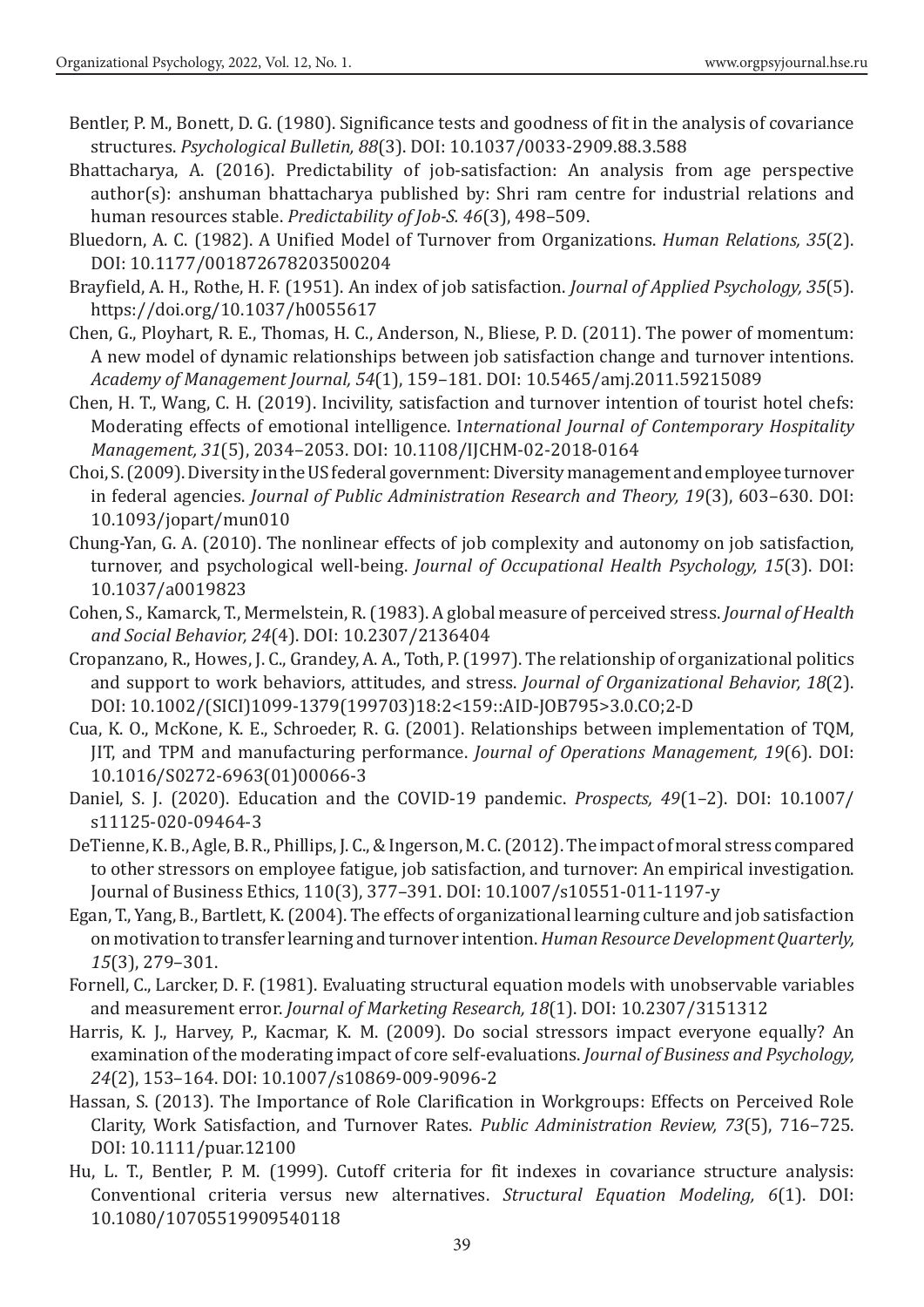- Huang, H. I. (2007). Understanding culinary arts workers: Locus of control, job satisfaction, work stress and turnover intention. *Journal of Foodservice Business Research, 9*(2–3). DOI: 10.1300/ J369v09n02\_09
- Huang, M. H., Cheng, Z. H. (2012). The effects of inter-role conflicts on turnover intention among frontline service providers: Does gender matter? *Service Industries Journal, 32*(3). DOI: 10.1080/02642069.2010.545391
- Jamal, M. (2007). Job stress and job performance controversy revisited: An empirical examination in two countries. *International Journal of Stress Management, 14*(2), 175–187. DOI: 10.1037/1072- 5245.14.2.175
- Kabungaidze, T., Mahlatshana, N., Ngirande, H. (2013). The impact of job satisfaction and some demographic variables on employee turnover intentions. *International Journal of Business Administration, 4*(1), 53–65. DOI: 10.5430/ijba.v4n1p53
- Kalleberg, A. L. (1977). Work values and job rewards: A theory of job satisfaction. *American Sociological Review, 42*(1), 124–143.
- Karimi, R. (2011). Reduce Job stress in Organizations: Role of Locus of Control. *International Journal of Business and Social Science, 2*(18), 232–236.
- Kelly, T., Barrett, M. (2011). the Leading Causes and Potential Consequences of Occupational Stress: a Study of Irish Trainee Accountants. *Irish Accounting Review, 18*(2).
- Kim, H., Stoner, M. (2008). Burnout and turnover intention among social workers: Effects of role stress, job autonomy and social support. *Administration in Social Work, 32*(3), 5–25. DOI: 10.1080/03643100801922357
- Kim, L. E., Asbury, K. (2020). 'Like a rug had been pulled from under you': The impact of COVID-19 on teachers in England during the first six weeks of the UK lockdown. British Journal of Educational Psychology, 90(4), 1062–1083. DOI: 10.1111/bjep.12381
- Kim, N. (2014). Employee turnover intention among newcomers in travel industry. International *Journal of Tourism Research, 16*(1). DOI:10.1002/jtr.1898
- Ko, J., Hur, S. (2014). The impacts of employee benefits, procedural justice, and managerial trustworthiness on work attitudes: Integrated understanding based on social exchange Theory. *Public Administration Review, 74*(2), 176–187. DOI: 10.1111/puar.12160
- Kuotsai, T. L. Employee turnover intention and professional orientation : a study of detention workers. *Public administration quarterly , 22*(2), 161–175.
- Lee, J. H., Hwang, J., Lee, K. S. (2019). Job satisfaction and job-related stress among nurses: The moderating effect of mindfulness. *Work, 62*(1). DOI: 10.3233/WOR-182843
- Li, H., Hafeez, H., Zaheer, M. A. (2021). COVID-19 and pretentious psychological well-being of students: a threat to educational sustainability. *Frontiers in Psychology, 11*(January). DOI: 10.3389/ fpsyg.2020.628003
- Liu, F., Chen, H., Xu, J., Wen, Y., Fang, T. (2021). Exploring the relationships between resilience and turnover intention in chinese high school teachers: Considering the moderating role of job burnout. *International Journal of Environmental Research and Public Health, 18*(12). DOI: 10.3390/ ijerph18126418
- Liu, J., Zhu, B., Wu, J., Mao, Y. (2019). Job satisfaction, work stress, and turnover intentions among rural health workers: a cross-sectional study in 11 western provinces of China. *BMC Family Practice, 20*(1), 1–11. DOI: 10.1186/s12875-019-0904-0
- Locke, E. A. (1969). What is job satisfaction? *Organizational Behavior and Human Performance, 4*(4). DOI: 10.1016/0030-5073(69)90013-0
- MacIntyre, P. D., Gregersen, T., Mercer, S. (2020). Language teachers' coping strategies during the Covid-19 conversion to online teaching: Correlations with stress, wellbeing and negative emotions. *System, 94*, 102352. DOI: 10.1016/j.system.2020.102352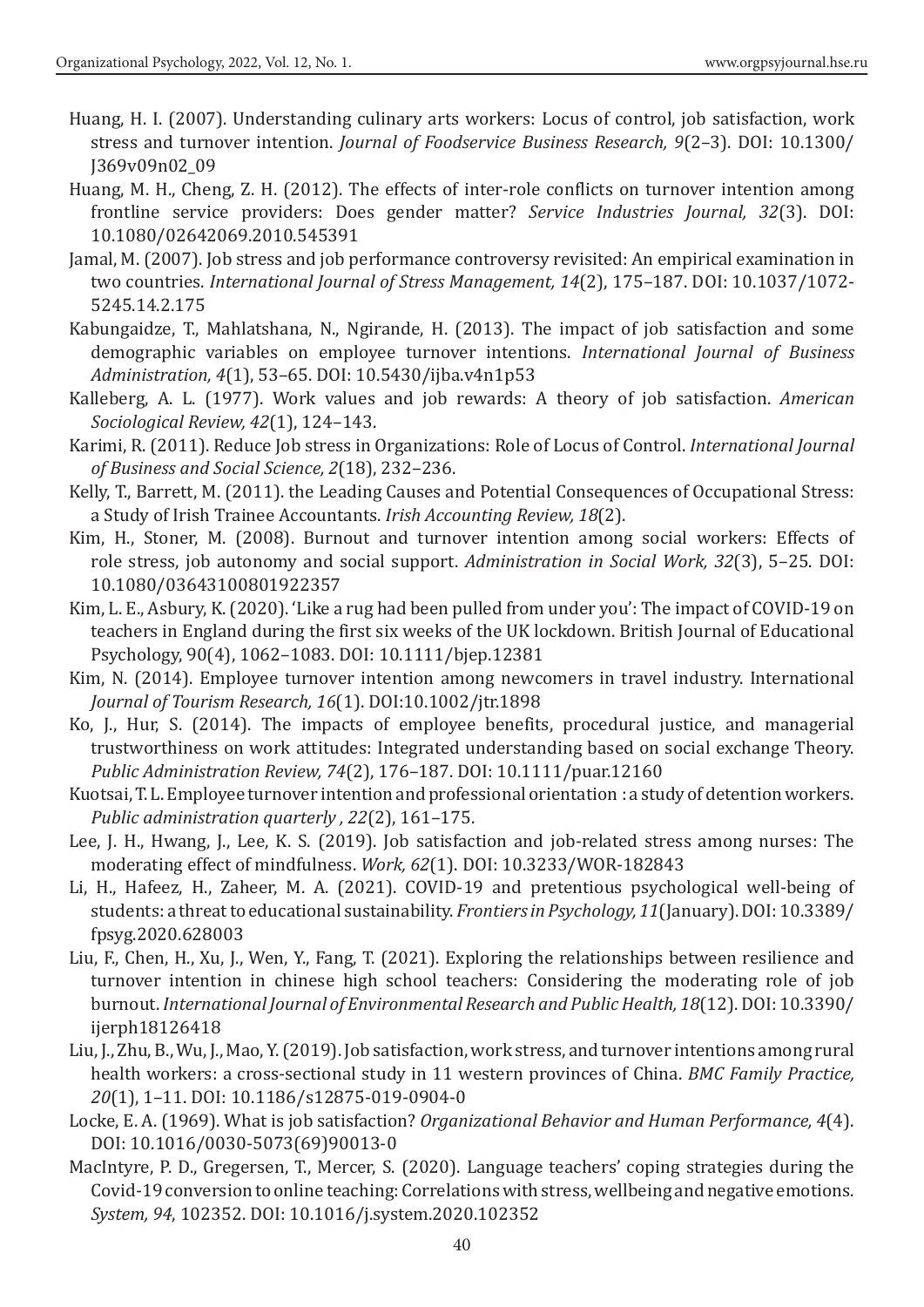- Matiz, A., Fabbro, F., Paschetto, A., Cantone, D., Paolone, A. R., Crescentini, C. (2020). Positive impact of mindfulness meditation on mental health of female teachers during the COVID-19 outbreak in Italy. *International Journal of Environmental Research and Public Health, 17*(18), 1–22. DOI: 10.3390/ijerph17186450
- Meier, K. J., Hicklin, A. (2008). Employee turnover and organizational performance: Testing a hypothesis from classical public administration. *Journal of Public Administration Research and Theory, 18*(4), 573–590. DOI: 10.1093/jopart/mum028
- Parker, D. F., DeCotiis, T. A. (1983). Organizational determinants of job stress. *Organizational Behavior and Human Performance, 32*(2). DOI: 10.1016/0030-5073(83)90145-9
- Pasupuleti, S., Allen, R. I., Lambert, E. G., Cluse-Tolar, T. (2009). The impact of work stressors on the life satisfaction of social service workers: A preliminary study. *Administration in Social Work, 33*(3). DOI: 10.1080/03643100902988141
- Pitts, D., Marvel, J., Fernandez, S. (2011) So Hard to Say Goodbye? Turnover Intention among US Federal Employees. *Public Administration Review, 71*, 751–760.
- Pradana, A., Salehudin, I. (2015). Work overload and turnover intention of junior auditors in greater jakarta, indonesia. *The South East Asian Journal of Management, 9*(2). DOI: 10.21002/seam.v9i2.4950
- Riordan, C. M., Griffeth, R. W. (1995). The opportunity for friendship in the workplace: An underexplored construct. J*ournal of Business and Psychology, 10*(2), 141–154. DOI: 10.1007/ BF02249575
- Rizzo, J. R., House, R. J., Lirtzman, S. (2016). Role conflict and ambiguity in complex organizations. *Johnson Graduate School of Management, 15*(2), 150–163.
- Shukla, A., Srinivasan, R., Chaurasia, S. (2017). Impact of work related attitudes on turnover intention. *Indian Journal of Industrial Relations, 49*(1), 111–122.
- Steenkamp, J. B. E. M., Baumgartner, H. (2000). On the use of structural equation models for marketing modeling. *International Journal of Research in Marketing, 17*(2–3). DOI: 10.1016/ s0167-8116(00)00016-1
- Tian-Foreman, W. (2009). Job satisfaction and turnover in the Chinese retail industry. *Chinese Management Studies, 3*(4), 356–378. DOI: 10.1108/17506140911007503
- Tschopp, C., Grote, G., Gerber, M. (2014). How career orientation shapes the job satisfaction-turnover intention link. Journal of Organizational Behavior, 35(2), 151–171. DOI: 10.1002/job.1857
- Valentine, S., Godkin, L., Fleischman, G. M., Kidwell, R. (2011). Corporate ethical values, group creativity, job satisfaction and turnover intention: the impact of work context on work response. *Journal of Business Ethics, 98*(3), 353–372. DOI: 10.1007/s10551-010-0554-6
- Wright, T. A., Bonett, D. G. (1992). The effect of turnover on work satisfaction and mental health: support for a situational perspective. *Journal of Organizational Behavior, 13*(6), 603–615.
- Zhou, X., Yao, B. (2020). Social support and acute stress symptoms (ASSs) during the COVID-19 outbreak: deciphering the roles of psychological needs and sense of control. *European Journal of Psychotraumatology, 11*(1). DOI: 10.1080/20008198.2020.1779494
- Zimmerman, R. D., Darnold, T. C. (2009). The impact of job performance on employee turnover intentions and the voluntary turnover process: A meta-analysis and path model. *Personnel Review, 38*(2), 142–158. DOI: 10.1108/00483480910931316

Received 06.08.2021